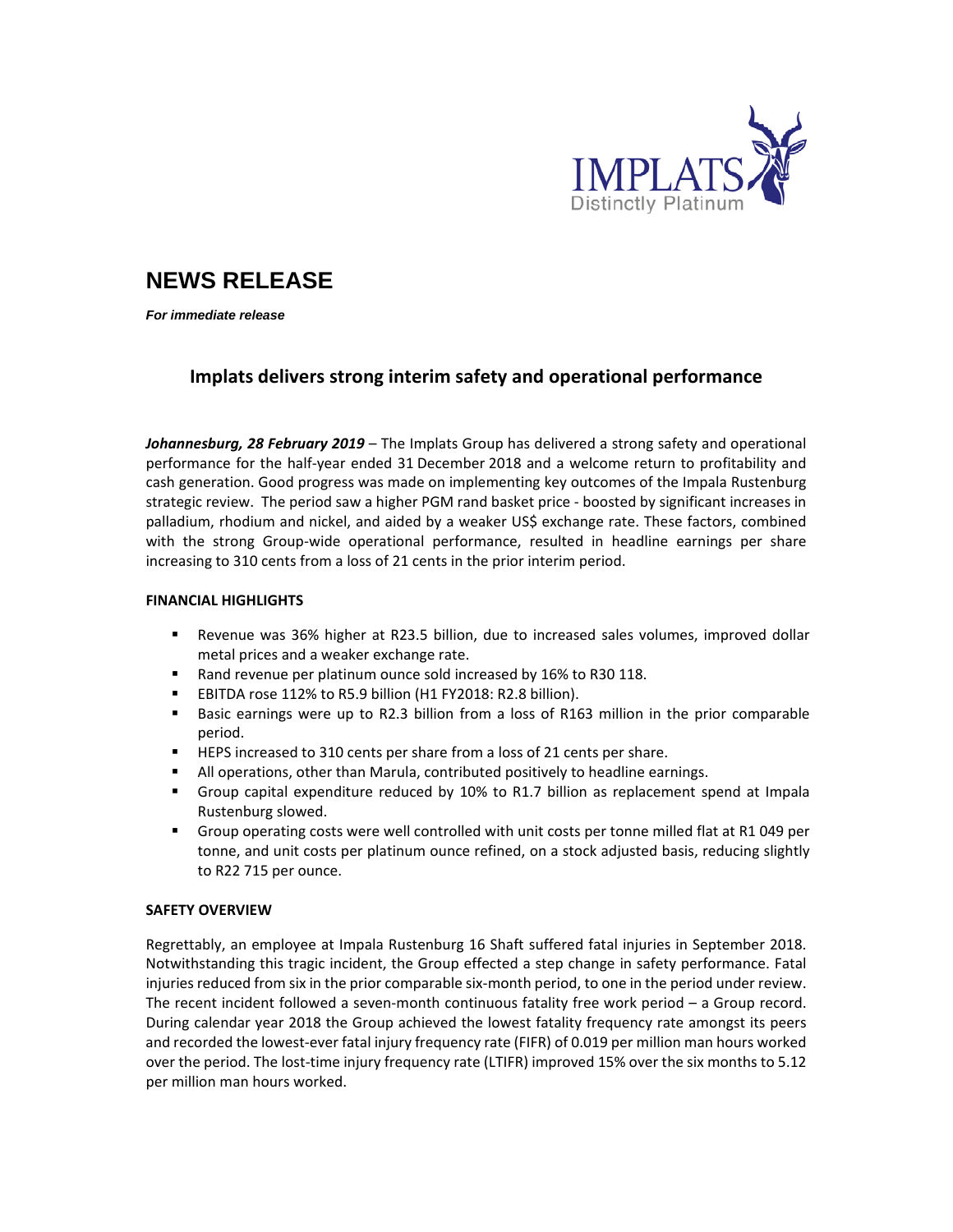#### **OPERATIONAL OVERVIEW**

Implats CEO Nico Muller commented: *"The Group achieved encouraging period‐on‐period operational improvements in key areas over the past six months."*

Tonnes milled from managed operations (Impala Rustenburg, Zimplats and Marula) increased 3% to 10.2 million tonnes (H1 FY2018: 9.9 million tonnes), which together with contributions from our joint ventures at Mimosa and Two Rivers sustained mine‐to‐market platinum production in concentrate at 678 000 ounces. Notwithstanding, gross platinum in concentrate production reduced by 11% to 775 000 ounces principally as a result of a 49% reduction in third‐party receipts, in line with market guidance, and as a result of a large once‐off toll‐refining contract concluded in the prior comparable period.

Gross refined platinum production for the six months improved by 10% to 799 800 ounces, compared to 726 700 last year assisted by the drawdown of some processing inventory during the period, compared to a build‐up following scheduled furnace maintenance in the comparable period a year ago.

*Impala Rustenburg:* A vastly improved safety performance at the Impala Rustenburg operations facilitated a stable and productive operating period. Tonnes milled increased by 5% to 6.0 million tonnes (H1 FY2018: 5.7 million tonnes), with higher volumes from eight of the ten shafts in production, including the development shafts. These improvements more than offset the loss of production from 4 Shaft, which closed in January 2018, lower volumes from 1 Shaft (where a planned ramp‐down in production is underway) and 11 Shaft (where poor geology impacted volumes in the period).

*Impala Refining Services (IRS):* IRS once again contributed significantly to the Group's bottom line, despite higher concentrate receipts in the previous comparable period as higher basket pricing and competitive processing costs bolstered profitability.

*Zimplats:* Zimplats sustained its operational performance and achieved a safety milestone of 9.75 million fatality free shifts. Tonnes milled of 3.3 million tonnes were consistent with the prior period, (H1 FY2018: 3.3 million tonnes), with all mining units delivering to plan. The current economic challenges in the country are being monitored closely.

*Marula:* Marula continues to deliver an improved operational performance after ongoing efforts to sustain operational continuity. Tonnes milled increased by 1% to 955 000 tonnes(H1 FY2018: 941 000 tonnes).

*Mimosa:* Mimosa sustained a strong production performance in line with its design capacity. Tonnes milled were maintained at 1.4 million tonnes.

*Two Rivers:* Two Rivers' mill grade continued to be impacted by mining low‐grade split‐reef areas and production was also impacted by community disruptions. Tonnes milled decreased 3% to 1.7 million tonnes.

# **EXECUTION OF THE IMPALA RUSTENBURG STRATEGIC REVIEW**

Muller said: *"The Group continues to make strides towards eliminating loss*‐*making production, which culminated in the decision to restructure Impala Rustenburg. The implementation of the Impala Rustenburg plan is being phased in over two years to ensure the transition occurs in a socially responsible way. This plan is expected to deliver a safer and more profitable Impala Rustenburg*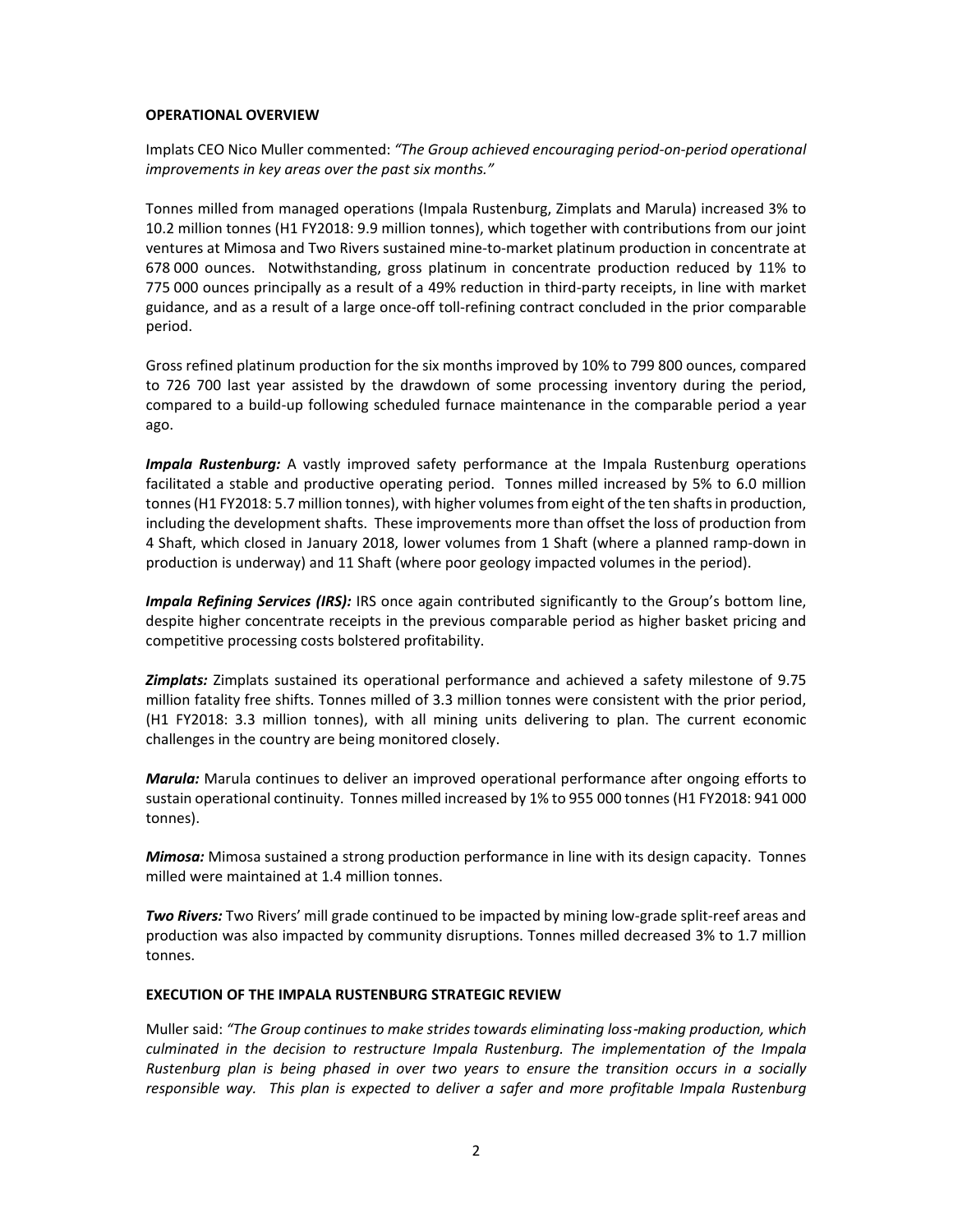*centred on assets which access a higher quality, long*‐*life orebody with lower operating costs and capital intensity.* 

*"The implementation of the restructuring is governed by the overriding imperative to ensure that forced job losses are minimised through various avoidance measures. These include the transfer of employees to vacant positions at the 16 and 20 growth shafts, natural attrition, reskilling, voluntary separation, business improvement initiatives and exploring commercial options to exit shafts that do not fit the long*‐*term portfolio.*

*"A multitude of stakeholder engagements were undertaken during the reporting period, all of which were constructive. We continue to engage with the union, government and community leadership to safeguard employment opportunities as far as possible through the restructuring process."*

# **MARKET OVERVIEW**

The market fundamentals for palladium and rhodium strengthened in 2018 and are expected to remain robust in 2019 and beyond as emerging markets apply stricter legislation and the impact of real‐world driving test regimes is felt on auto demand. Conversely platinum continues to face near‐ term challenges including the residual level of light‐duty diesel market share and the re‐basing of the Chinese jewellery market.

The palladium market experienced a fundamental deficit of 270 000 ounces, with the platinum market recording a surplus of 580 000 ounces during calendar 2018. Fundamental deficits in palladium are expected to persist and expand while increasing rhodium use should drive a narrowing of the market balance.

While the near-term outlook for platinum remains subdued, strong industrial demand, coupled with the introduction of heavy-duty legislation in both India and China and growth from the nascent fuel cell sector indicate a tightening market in the medium‐term. An increasing focus on the need to add platinum to gasoline autocatalyst formulations, expected growth in heavy duty diesel demand and the inherent potential for jewellery demand from the emerging markets of Asia all offer opportunities for meaningful structural demand growth.

#### **KEY PROJECTS**

16 **Shaft:** Mining flexibility has improved, production levels have been restored and raise lines were holed on target. An increase in production crews is planned for the rest of the financial year.

20 **Shaft:** The 20 Shaft ramp up is still being hampered by geological complexities. Additional technical and management resources have been mobilised to the shaft to oversee the planned ore ramp‐up programme.

*Mupani Mine:* The development of Mupani Mine (the replacement for Ngwarati and Rukodzi mines at Zimplats) is running well, targeting ore contact three months ahead of schedule by August 2019, and full production in August 2025.

*Waterberg project:* Implats has a 15% participation in the Waterberg project. All work done on the study to date has confirmed our confidence in the project. Implats is actively participating with the other JV partners in a definitive feasibility study. All geological information from the exploration phase is now available in a resource model and the team is completing the mine design and scheduling.